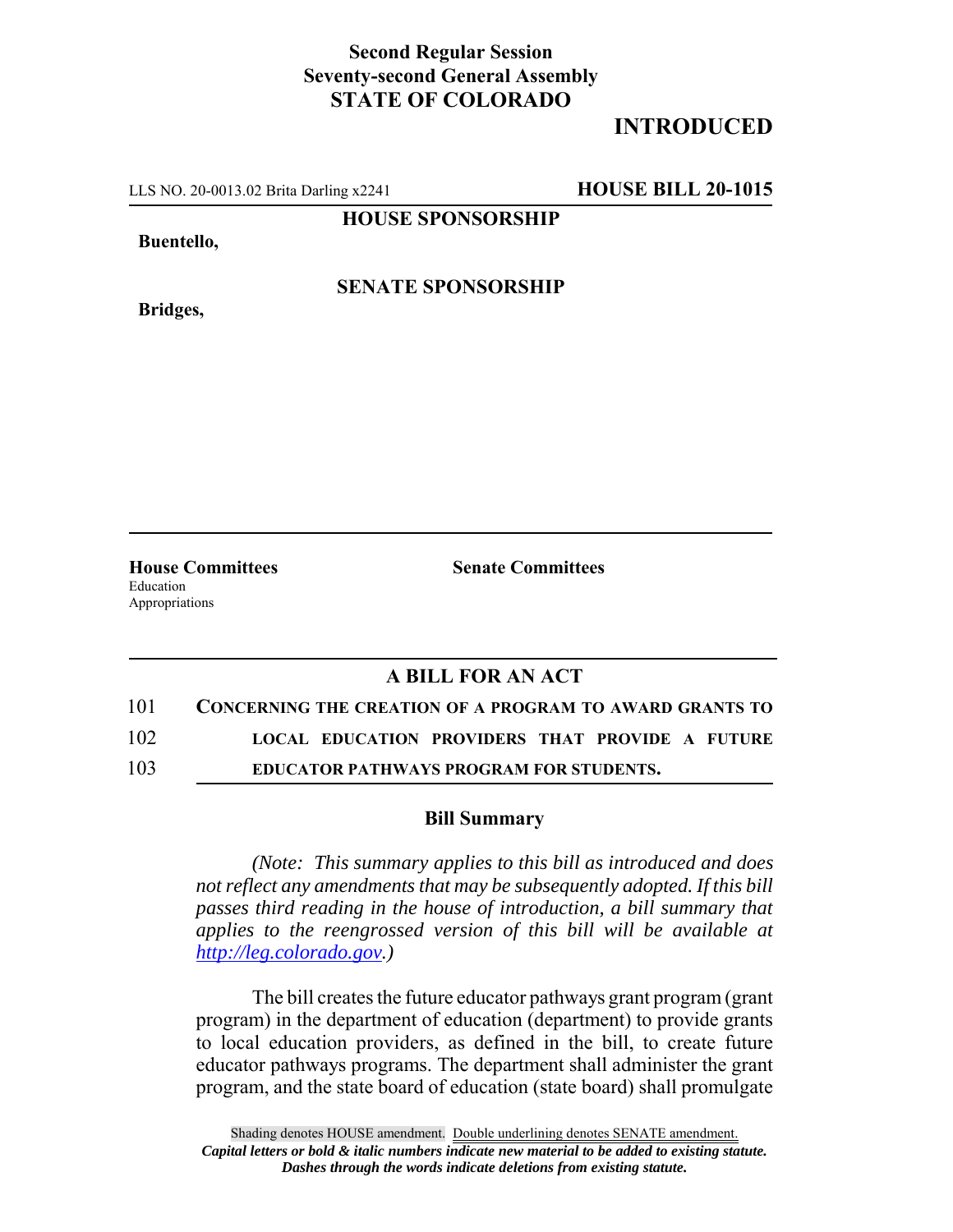necessary rules for the grant program.

Future educator pathways programs prepare future educators, including future educators in early childhood education, by providing students with opportunities for concurrent enrollment and apprenticeships that lead to college credit toward degrees and credentials as educators. The state board, after consultation with the department of labor and employment and the department of higher education, shall promulgate rules establishing requirements for apprenticeship programs.

The bill specifies the dates by which an eligible local education provider must apply to the department for grant money and the information required in the grant program application. The state board shall award grants to one or more qualified local education providers by dates specified in the bill. A local education provider that receives a grant is required to use the grant money for specified purposes in connection with apprenticeship programs and concurrent enrollment. To receive a grant, a local education provider shall commit to match state grant money with local money equal to 25% of the grant award.

The bill specifies that the state board is required to ensure that grants are awarded to geographically diverse local education providers and to a mix of rural, urban, and suburban local education providers. In addition, the state board shall award at least 20% of the total amount awarded in grants to eligible rural local education providers, as defined in the bill, and at least 70% of the total amount awarded in grants to future educator pathways programs that provide apprenticeships.

The bill creates the future educator pathways fund (fund) in the state treasury and requires the state treasurer to transfer an amount of money specified in the bill from the general fund to the fund in the 2020-21, 2021-22, and 2022-23 state fiscal years. The state board may award grant program grants in a fourth year of the program if money remains in the fund after the third grant cycle.

The department is required to submit an annual report on the grant program to the governor and the house and senate education committees that includes specified information, including a final report.

 *Be it enacted by the General Assembly of the State of Colorado:* **SECTION 1.** In Colorado Revised Statutes, **add** article 103 to title 22 as follows: **ARTICLE 103 Future Educator Pathways Program 22-103-101. Legislative declaration.** (1) THE GENERAL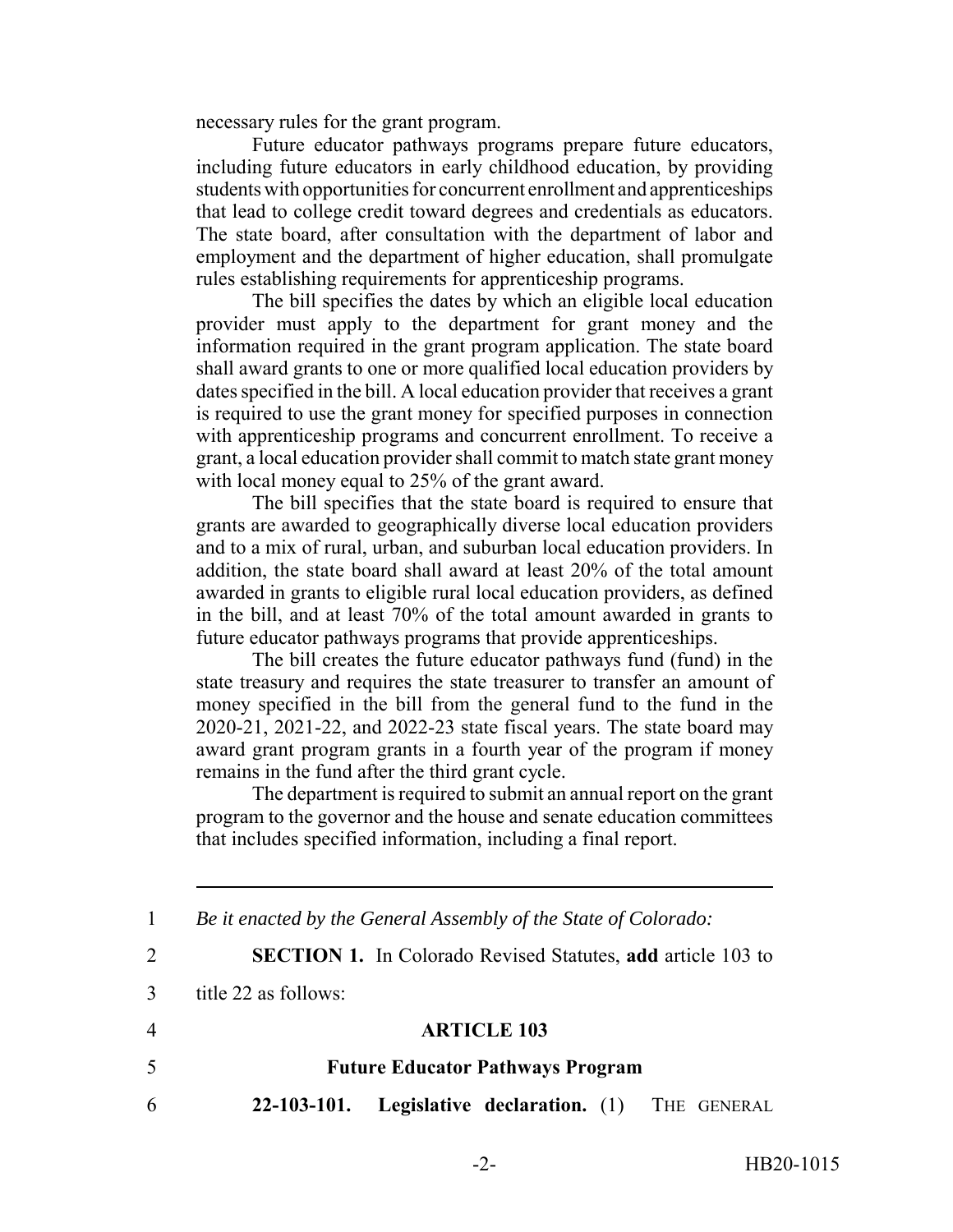ASSEMBLY FINDS AND DECLARES THAT:

 (a) COLORADO FACES A SIGNIFICANT TEACHER SHORTAGE, PARTICULARLY IN RURAL AREAS AND HARD-TO-SERVE SCHOOLS AND SUBJECTS;

 (b) IN DECEMBER 2017, THE COLORADO DEPARTMENT OF EDUCATION AND THE COLORADO DEPARTMENT OF HIGHER EDUCATION CONDUCTED AN IN-DEPTH STUDY OF TEACHER SHORTAGES IN COLORADO 8 AND ACROSS THE COUNTRY;

 (c) THE STUDY FOUND THAT COLORADO HAS SEEN A DECREASE IN ENROLLMENT AND COMPLETION OF EDUCATOR PREPARATION PROGRAMS, WHILE THE DEMAND FOR QUALIFIED EDUCATORS IS RISING DUE TO CAREER 12 ATTRITION AND INCREASING NUMBERS OF RETIREES;

 (d) AS A RESULT, APPROXIMATELY FIFTY PERCENT OF THE TEACHERS COLORADO LICENSES ANNUALLY ARE FROM OUT OF STATE. IN ADDITION, RECENT DATA SHOWS A TWENTY-FIVE PERCENT DECREASE IN ENROLLMENT IN COLORADO TRADITIONAL EDUCATOR PREPARATION PROGRAMS FROM ACADEMIC YEAR 2010-11 THROUGH ACADEMIC YEAR 2015-16.

 (e) THE COLORADO DEPARTMENT OF EDUCATION COLLECTED OFFICIAL TEACHER SHORTAGE DATA FROM THE SCHOOL DISTRICTS FOR THE FIRST TIME IN THE 2018-19 SCHOOL YEAR AND FOUND THE FOLLOWING:

**(I) ALMOST NINE THOUSAND TEACHING AND SPECIAL SERVICES**  PROVIDER POSITIONS NEEDED TO BE FILLED IN 2018-19, REPRESENTING FOURTEEN PERCENT OF ALL TEACHING AND NINETEEN PERCENT OF ALL SPECIAL SERVICES PROVIDER POSITIONS IN THE STATE;

**(II) OF THE SEVEN THOUSAND SEVEN HUNDRED SEVENTY-THREE** TOTAL TEACHING POSITIONS TO FILL, TWO HUNDRED SIXTY-FOUR, OR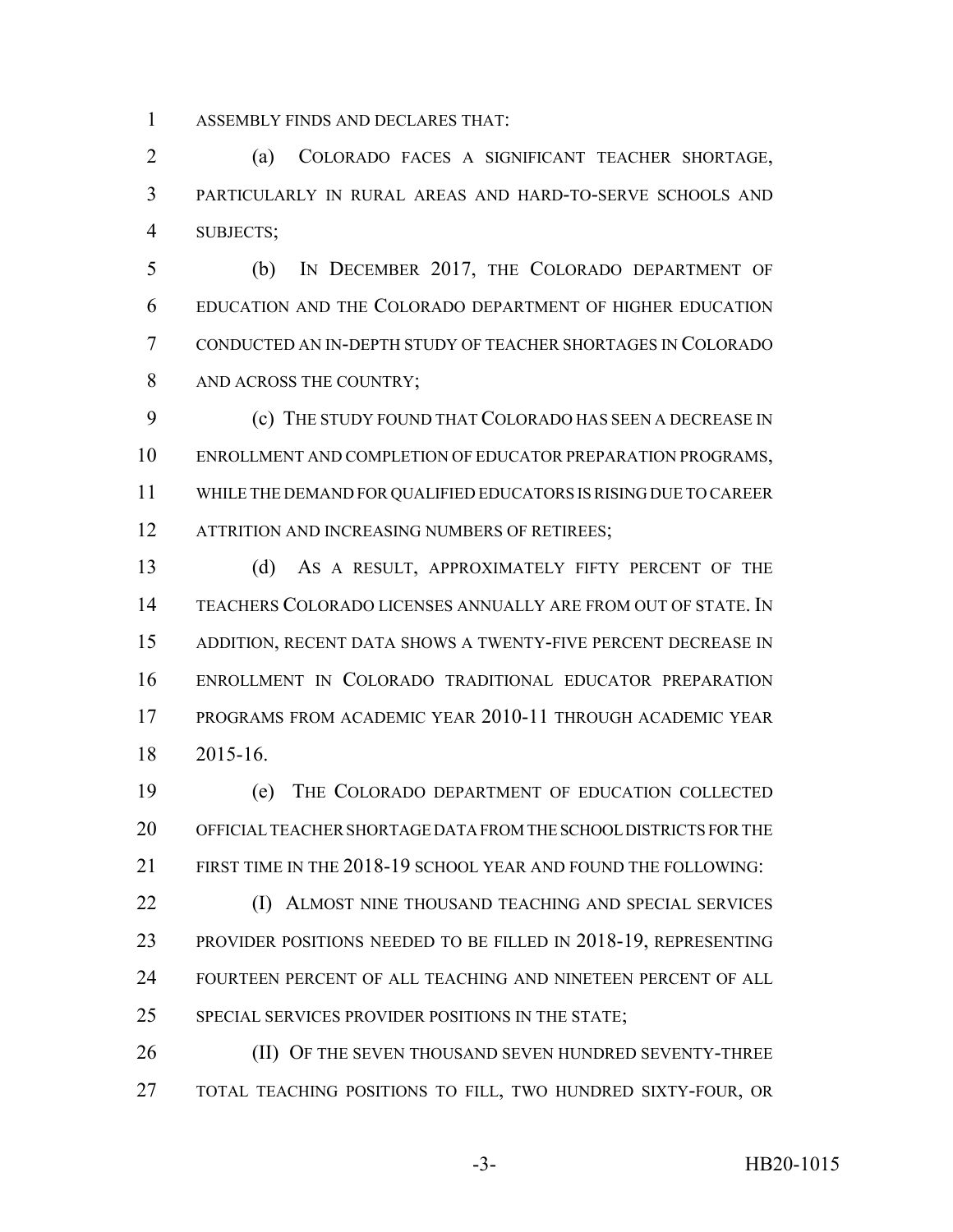THREE PERCENT, REMAINED UNFILLED FOR THE SCHOOL YEAR AND NINE HUNDRED THIRTY-THREE, OR TWELVE PERCENT, WERE FILLED THROUGH A SHORTAGE MECHANISM;

 (III) OF THE ONE THOUSAND ONE HUNDRED SEVENTY-SEVEN TOTAL SPECIAL SERVICES PROVIDER POSITIONS TO FILL, ONE HUNDRED THREE, OR NINE PERCENT, REMAINED UNFILLED FOR THE SCHOOL YEAR AND NINETY-ONE, OR EIGHT PERCENT, WERE FILLED THROUGH A SHORTAGE MECHANISM; AND

 (IV) IN CORE TEACHING SUBJECT AREAS, SHORTAGES OF MATHEMATICS, SCIENCE, AND SPECIAL EDUCATION TEACHERS WERE EVIDENT STATEWIDE.IN ADDITION, SHORTAGES OF ENGLISH TEACHERS IN RURAL AREAS AND EARLY CHILDHOOD TEACHERS IN NON-RURAL AREAS WERE REPORTED.

 (f) CONSISTENTLY, ACROSS BOTH PUBLIC AND PRIVATE INDUSTRIES OF ALL SIZES, A LACK OF EXPERIENTIAL LEARNING IS ONE OF THE MOST SIGNIFICANT BARRIERS TO A RELIABLE SUPPLY OF SKILLED TALENT READY 17 FOR CAREERS IN SUCH INDUSTRIES;

 (g) YOUTH APPRENTICESHIP HAS BEEN PROVEN TO BE A POWERFUL OPTION FOR ENABLING STUDENTS TO GAIN CREDENTIALS AND ACCESS TO GOOD CAREERS IN THE FIELD OF EDUCATION; AND

 (h) STUDENTS WHO PARTICIPATE IN CONCURRENT ENROLLMENT ARE MORE LIKELY TO ENROLL IN HIGHER EDUCATION AND STAY IN COLLEGE.

 (2) THEREFORE, THE GENERAL ASSEMBLY DECLARES THAT FOR ALL OF THESE REASONS IT IS IN THE BEST INTERESTS OF THE CITIZENS OF COLORADO TO PROMOTE OPPORTUNITIES FOR STUDENTS TO PARTICIPATE IN APPRENTICESHIPS AND CONCURRENT ENROLLMENT COURSE WORK TO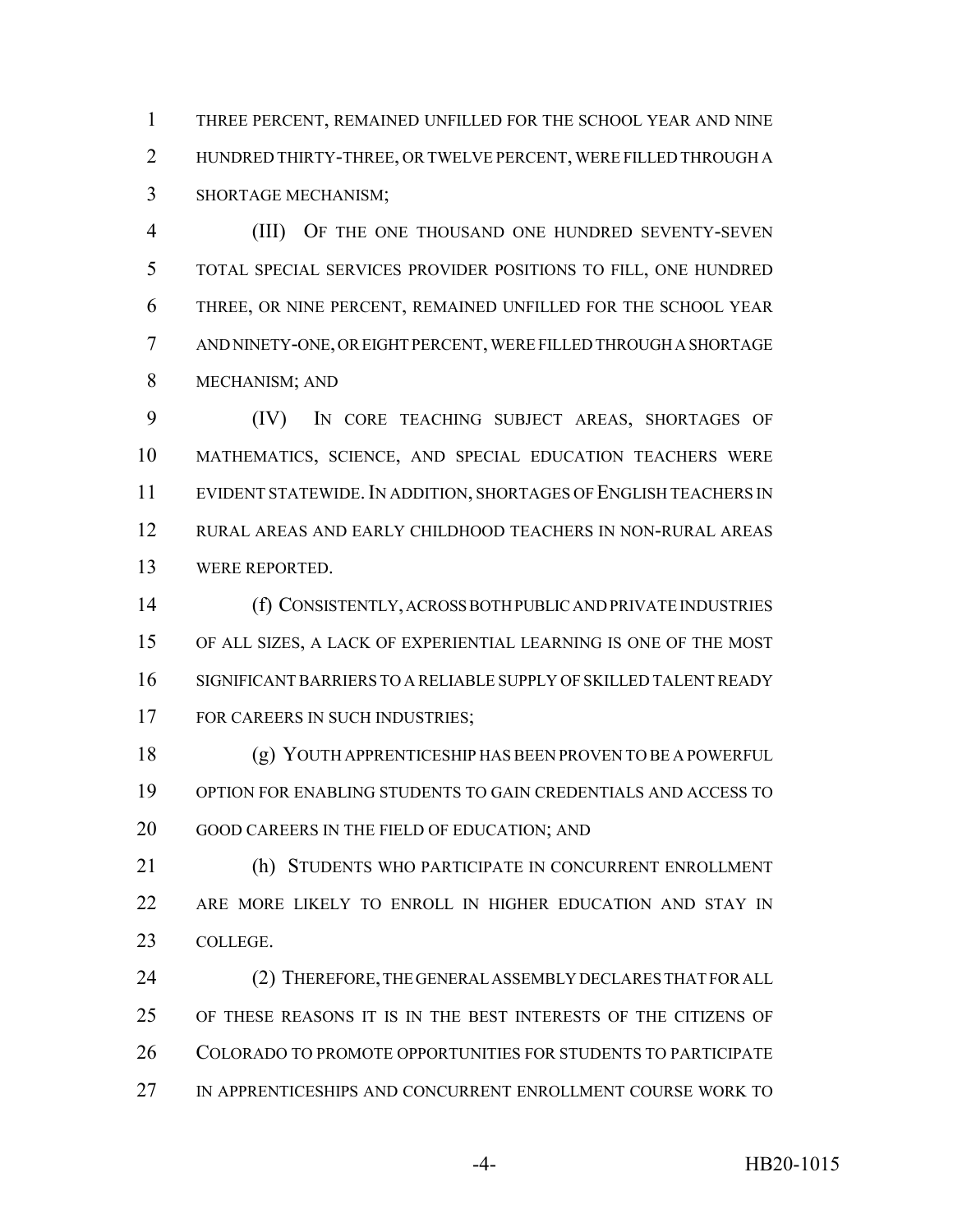HELP PREPARE THEM FOR CAREERS IN EDUCATION.

 **22-103-102. Definitions.** AS USED IN THIS ARTICLE 103, UNLESS THE CONTEXT OTHERWISE REQUIRES:

(1) "APPRENTICESHIP" MEANS AN EXPERIENCE THAT IS:

 (a) CAREER-ORIENTED, WITH LEARNING STRUCTURED TO DEVELOP A STUDENT'S KNOWLEDGE, SKILLS, AND COMPETENCIES THAT LEAD TO A CAREER;

 (b) PORTABLE, WITH LEARNING AND EARNED CREDIT THAT LEAD TO POSTSECONDARY CREDENTIALS THAT QUALIFY THE STUDENT FOR EMPLOYMENT STATEWIDE;

 (c) ACCOUNTABLE, WITH STUDENT, EMPLOYER, AND PROGRAM OUTCOMES MONITORED BY THE STATE OR FEDERAL GOVERNMENT USING TRANSPARENT, RECOGNIZED METRICS TO SUPPORT IMPROVEMENT;

 (d) WAGE BEARING, WITH STUDENTS EARNING WAGES FOR THEIR WORK HOURS; AND

 (e) IN COMPLIANCE WITH STATE BOARD RULES ADOPTED PURSUANT TO SECTION 22-103-103 (3) CONCERNING STANDARDS FOR APPRENTICESHIP PROGRAMS.

 (2) "CONCURRENT ENROLLMENT" HAS THE SAME MEANING AS SET FORTH IN SECTION 22-35-103 (6).

 (3) "DEPARTMENT" MEANS THE DEPARTMENT OF EDUCATION CREATED AND EXISTING PURSUANT TO SECTION 24-1-115.

 (4) "FUND" MEANS THE FUTURE EDUCATOR PATHWAYS FUND, CREATED IN SECTION 22-103-106.

 (5) "GRANT PROGRAM" MEANS THE FUTURE EDUCATOR PATHWAYS GRANT PROGRAM CREATED IN THIS ARTICLE 103.

(6) "LOCAL EDUCATION PROVIDER" MEANS A SCHOOL DISTRICT, A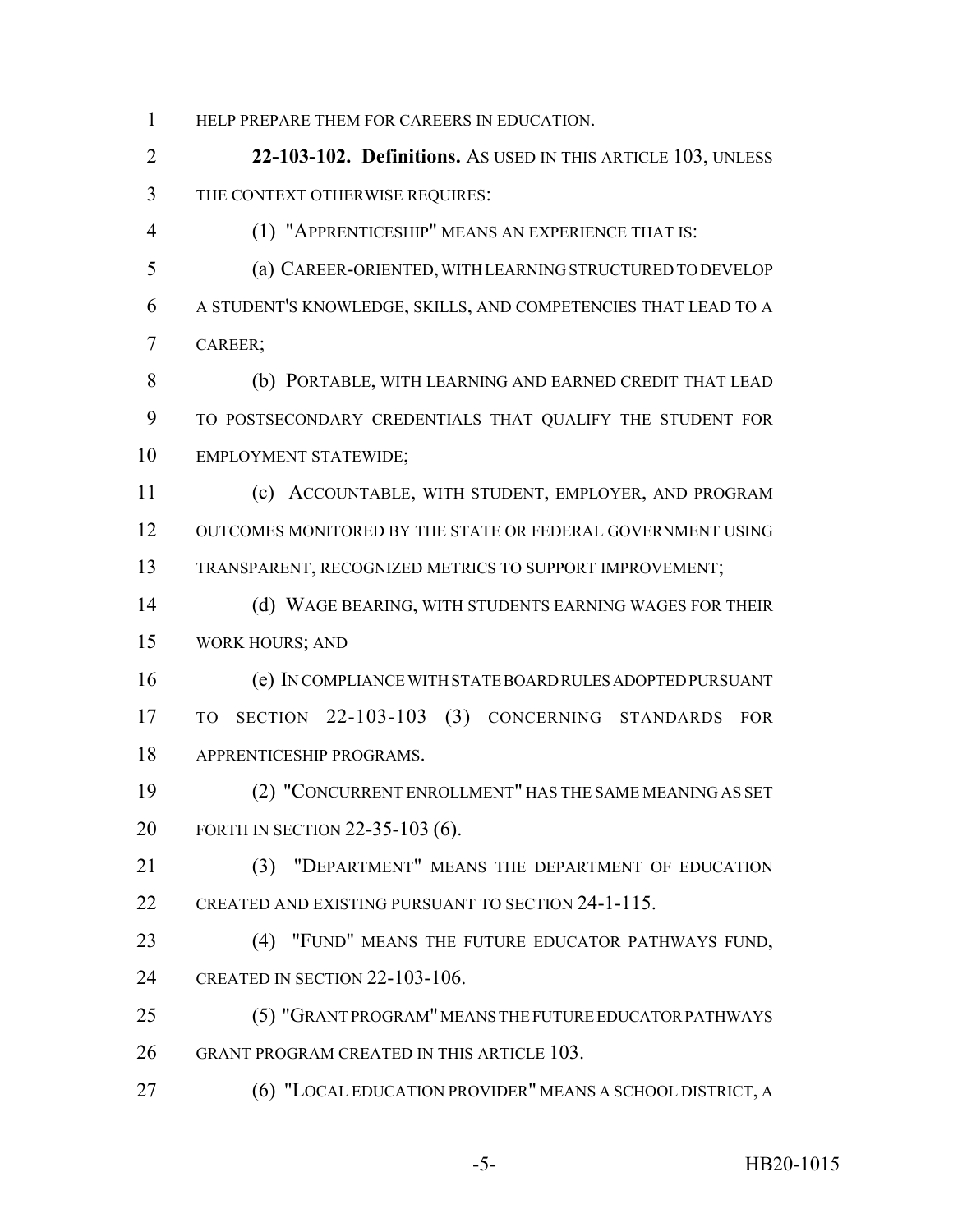CHARTER SCHOOL AUTHORIZED BY A SCHOOL DISTRICT PURSUANT TO PART 2 1 OF ARTICLE 30.5 OF THIS TITLE 22, A CHARTER SCHOOL AUTHORIZED BY THE STATE CHARTER SCHOOL INSTITUTE PURSUANT TO PART 5 OF ARTICLE 30.5 OF THIS TITLE 22, OR A BOARD OF COOPERATIVE SERVICES CREATED AND OPERATING PURSUANT TO ARTICLE 5 OF THIS TITLE 22 THAT OPERATES ONE OR MORE PUBLIC SCHOOLS.

 (7) "NONPROFIT PARTNER" MEANS A NONPROFIT ORGANIZATION THAT:

 (a) PROVIDES OR FACILITATES FOR A LOCAL EDUCATION PROVIDER OPPORTUNITIES FOR STUDENTS TO PARTICIPATE IN AN APPRENTICESHIP, AS 11 DEFINED IN SUBSECTION (1) OF THIS SECTION, AND THAT COMPLIES WITH STATE BOARD RULES FOR APPRENTICESHIPS ADOPTED PURSUANT TO 13 SECTION 22-103-103 (3);

 (b) COORDINATES EDUCATION-INDUSTRY-LEAD COMPETENCY IDENTIFICATION TO INFORM THE DEVELOPMENT OF WORKPLACE LEARNING CURRICULUM THAT IS ALIGNED WITH THE COLORADO TEACHER QUALITY STANDARDS;

 (c) PROVIDES OR COORDINATES WRAPAROUND SERVICES FOR APPRENTICES; AND

20 (d) FACILITATES THE PARTNERSHIP BETWEEN LOCAL EDUCATION PROVIDERS AND STATE INSTITUTIONS OF HIGHER EDUCATION TO ENSURE TRANSFERABILITY OF CREDIT.

(8) "RURAL LOCAL EDUCATION PROVIDER" MEANS:

 (a) A SCHOOL DISTRICT IN COLORADO THAT THE DEPARTMENT DETERMINES IS RURAL, BASED ON THE GEOGRAPHIC SIZE OF THE SCHOOL DISTRICT AND THE DISTANCE OF THE SCHOOL DISTRICT FROM THE NEAREST LARGE, URBANIZED AREA;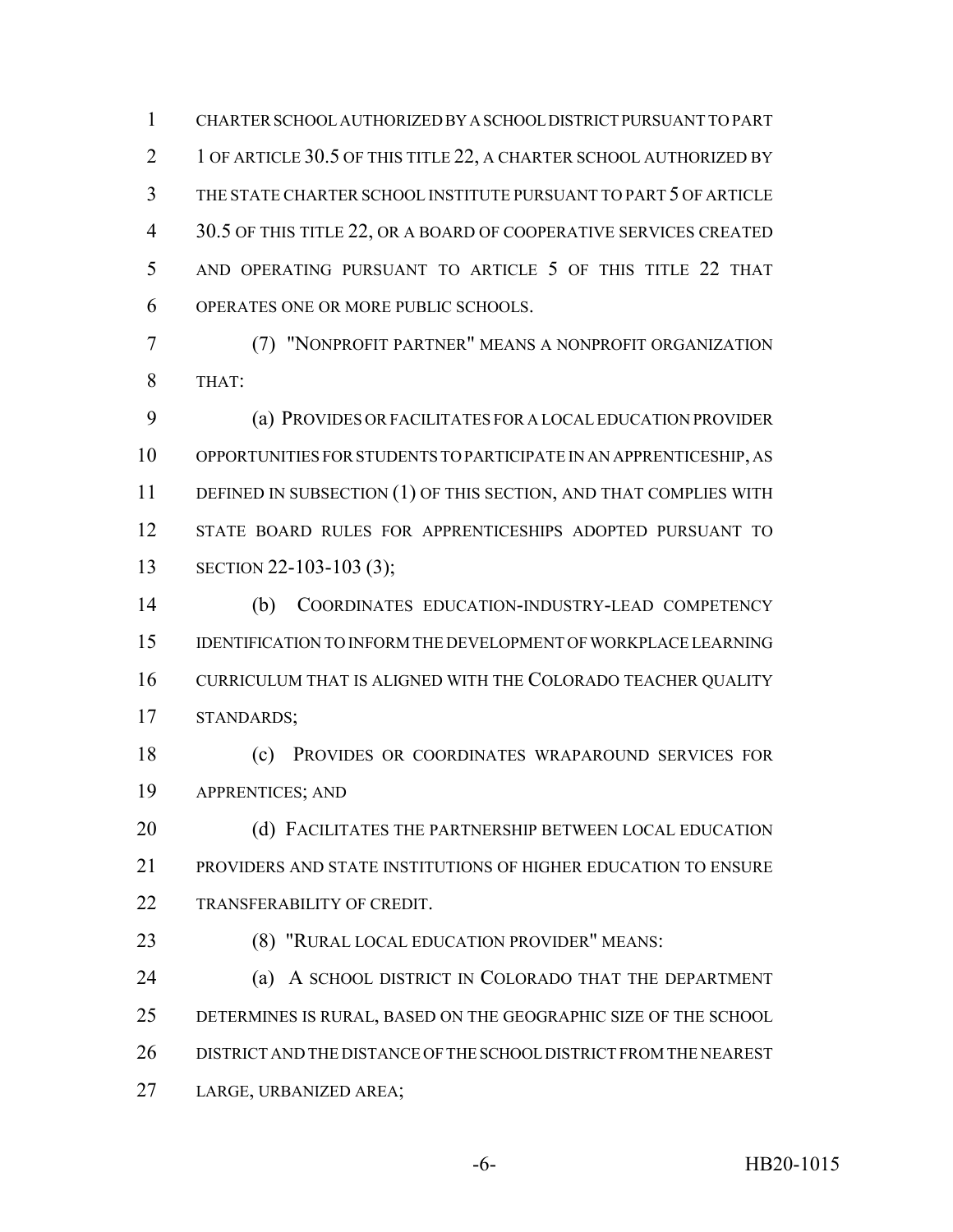(b) A DISTRICT CHARTER SCHOOL THAT IS AUTHORIZED BY A 2 SCHOOL DISTRICT DESCRIBED IN SUBSECTION (8)(a) OF THIS SECTION;

 (c) AN INSTITUTE CHARTER SCHOOL THAT IS LOCATED WITHIN THE GEOGRAPHIC BOUNDARIES OF A SCHOOL DISTRICT DESCRIBED IN 5 SUBSECTION (8)(a) OF THIS SECTION; AND

 (d) A BOARD OF COOPERATIVE SERVICES THAT OPERATES A SCHOOL THAT IS LOCATED WITHIN THE GEOGRAPHIC BOUNDARIES OF A 8 SCHOOL DISTRICT DESCRIBED IN SUBSECTION (8)(a) OF THIS SECTION.

 (9) "STATE BOARD" MEANS THE STATE BOARD OF EDUCATION CREATED AND EXISTING PURSUANT TO SECTION 1 OF ARTICLE IX OF THE STATE CONSTITUTION.

 **22-103-103. Future educator pathways grant program - creation - rules.** (1) THE FUTURE EDUCATOR PATHWAYS GRANT PROGRAM IS CREATED IN THE DEPARTMENT TO PROVIDE GRANTS TO LOCAL EDUCATION PROVIDERS TO CREATE FUTURE EDUCATOR PATHWAYS PROGRAMS TO ASSIST IN RECRUITING AND RETAINING EDUCATORS, 17 INCLUDING EARLY CHILDHOOD EDUCATORS. THE DEPARTMENT SHALL ADMINISTER THE GRANT PROGRAM.

 (2) PURSUANT TO ARTICLE 4 OF TITLE 24, THE STATE BOARD SHALL PROMULGATE SUCH RULES AS ARE REQUIRED IN THIS SECTION AND SUCH ADDITIONAL RULES AS MAY BE NECESSARY TO IMPLEMENT THE GRANT PROGRAM.

 (3) THE STATE BOARD, AFTER CONSULTATION WITH THE DEPARTMENT OF LABOR AND EMPLOYMENT AND THE DEPARTMENT OF HIGHER EDUCATION, SHALL PROMULGATE RULES ESTABLISHING APPROPRIATE REQUIREMENTS FOR APPRENTICESHIPS.AT A MINIMUM, THE STATE BOARD'S REQUIREMENTS MUST INCLUDE: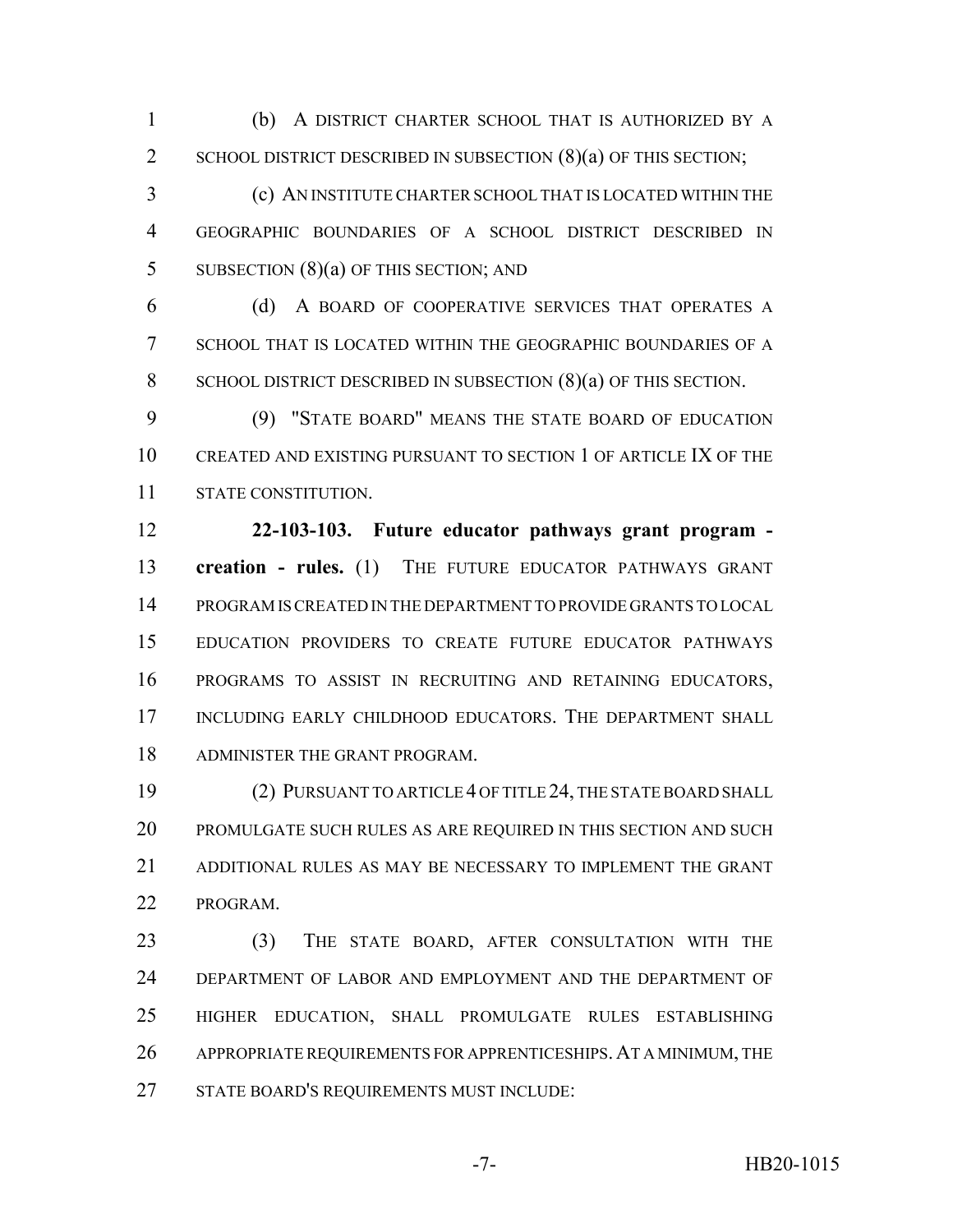(a) STANDARDS FOR ON-THE-JOB TRAINING, INCLUDING OPPORTUNITIES FOR STUDENTS TO EARN A CREDENTIAL THROUGH THE APPRENTICESHIP PROGRAM, IF APPROPRIATE. AT MINIMUM, THE STANDARDS MUST BE ALIGNED WITH THE COLORADO TEACHER QUALITY STANDARDS AND CALIBRATED TO PRESERVICE RATHER THAN PARA-EDUCATOR ROLES.

 (b) THE OPPORTUNITY FOR STUDENTS TO EARN TRANSFERABLE HIGHER EDUCATION CREDITS FOR COURSES AND ON-THE-JOB, WORK-BASED LEARNING AND ACCESS TO DISTRICT-LEVEL PROFESSIONAL DEVELOPMENT TRAINING, INCLUDING TRAINING THAT IS CURRENTLY TARGETED AT LICENSED TEACHERS;

 (c) REWARDS FOR SKILLS GAINS, INCLUDING WAGES, HIGH SCHOOL CREDIT FOR WORK-BASED LEARNING, THE OPPORTUNITY FOR STUDENTS TO EARN COLLEGE CREDIT, AND PREFERRED HIRING STATUS FOR STUDENTS UPON EARNING THEIR DEGREE; AND

(d) ACCOUNTABILITY AND QUALITY STANDARDS.

 **22-103-104. Grants - local education provider - application - grant amount - award of grants.** (1) EXCEPT AS PROVIDED IN SUBSECTION (7) OF THIS SECTION, ON OR BEFORE JANUARY 1, 2021, ON OR BEFORE AUGUST 1, 2021, AND ON OR BEFORE AUGUST 1, 2022, A LOCAL EDUCATION PROVIDER MAY APPLY TO THE GRANT PROGRAM, PURSUANT TO 22 SUBSECTION (2) OF THIS SECTION, FOR A GRANT TO ESTABLISH A FUTURE EDUCATOR PATHWAYS PROGRAM PURSUANT TO THIS ARTICLE 103.

(2) THE GRANT APPLICATION MUST INCLUDE:

 (a) A DESCRIPTION OF THE LOCAL EDUCATION PROVIDER'S FUTURE EDUCATOR PATHWAYS PROGRAM, INCLUDING:

(I) A DESCRIPTION OF THE OPPORTUNITIES FOR STUDENTS TO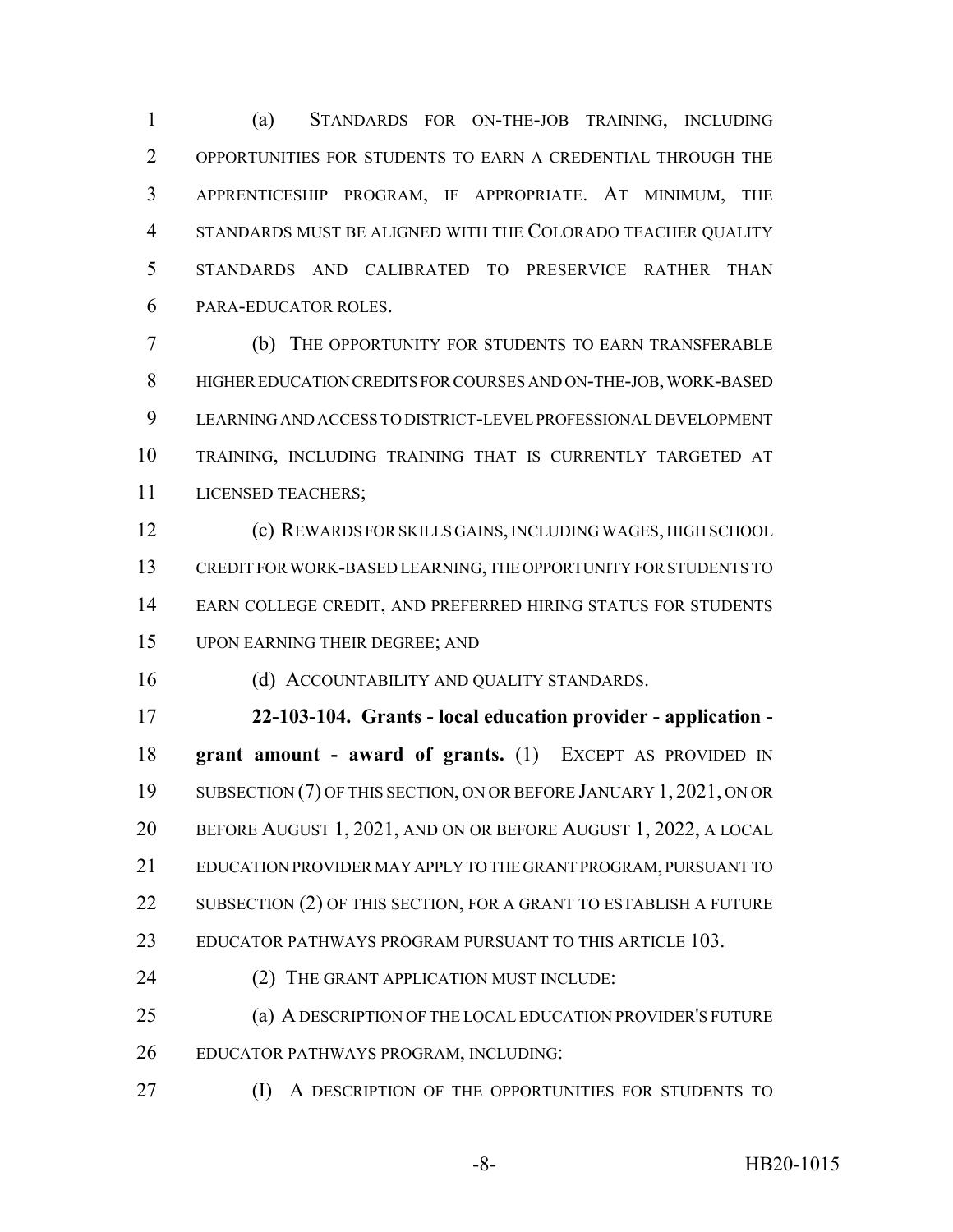PARTICIPATE IN CONCURRENT ENROLLMENT COURSE WORK, AT ANY TIME DURING THE PROGRAM, WHICH MAY INCLUDE CONCURRENT ENROLLMENT DURING THE SUMMER, THAT IS ALIGNED WITH GUARANTEED-TRANSFER PATHWAYS IN EDUCATION, INCLUDING EARLY CHILDHOOD EDUCATION, THAT LEADS TO TRANSFERABLE CREDIT TOWARD AN EDUCATION DEGREE AT STATE INSTITUTIONS OF HIGHER EDUCATION AND THAT IS ELIGIBLE FOR THE COLLEGE OPPORTUNITY FUND PROGRAM STIPENDS; AND

 (II) IF APPLICABLE, A DESCRIPTION OF THE OPPORTUNITIES FOR STUDENTS TO PARTICIPATE IN AN APPRENTICESHIP, AS DEFINED IN SECTION 22-103-102 (1), AND, IF USING A NONPROFIT PARTNER, IDENTIFICATION OF 11 THE NONPROFIT PARTNER AND ITS QUALIFICATIONS;

 (b) THE TOTAL NUMBER OF STUDENTS EXPECTED TO PARTICIPATE IN THE LOCAL EDUCATION PROVIDER'S FUTURE EDUCATOR PATHWAYS PROGRAM;

 (c) IDENTIFICATION OF THE STATE INSTITUTION OF HIGHER EDUCATION THAT IS PARTNERING WITH THE LOCAL EDUCATION PROVIDER 17 FOR PURPOSES OF THE FUTURE EDUCATOR PATHWAYS PROGRAM;

18 (d) A DESCRIPTION OF EDUCATOR TRAINING THAT THE LOCAL EDUCATION PROVIDER WILL PROVIDE TO PARTICIPATING STUDENTS;

**(e)** THE LOCAL EDUCATION PROVIDER'S BUDGET FOR THE FUTURE EDUCATOR PATHWAYS PROGRAM, INCLUDING EXPECTED USES OF GRANT PROGRAM MONEY THAT COMPLY WITH THE AUTHORIZED PURPOSES SET FORTH IN SECTION 22-103-105, AND THE AMOUNT OF THE GRANT REQUESTED BY THE LOCAL EDUCATION PROVIDER FROM THE GRANT PROGRAM;

**(f)** THE LOCAL EDUCATION PROVIDER'S COMMITMENT TO PROVIDE FOR A LOCAL MATCH EQUAL TO NOT LESS THAN TWENTY-FIVE PERCENT OF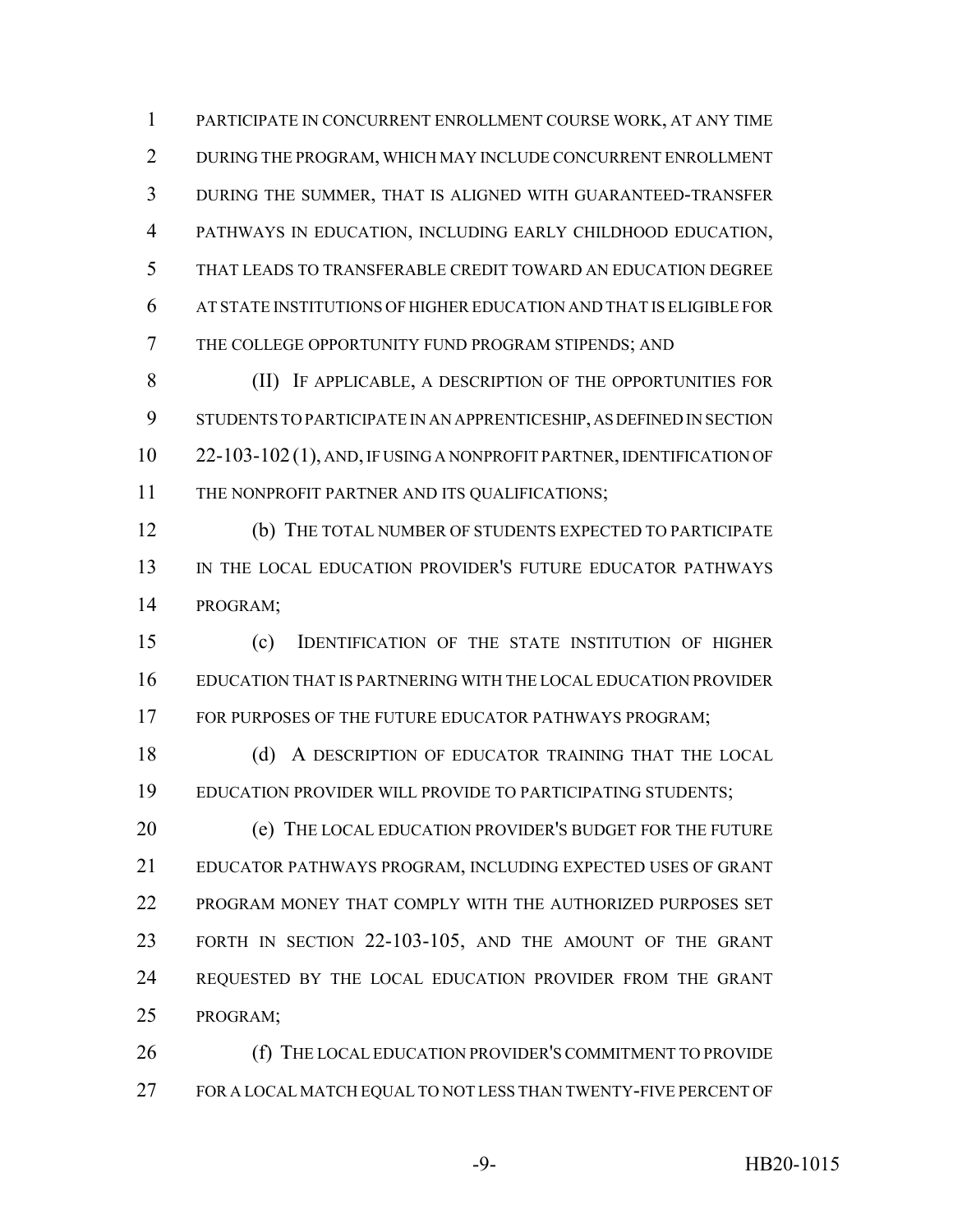THE GRANT AMOUNT REQUESTED FROM THE GRANT PROGRAM;

 (g) AN ASSURANCE THAT PROGRAMMING OFFERED USING GRANT PROGRAM MONEY WILL LEAD TO TRANSFERABLE CREDIT TOWARD A RELEVANT DEGREE AT STATE INSTITUTIONS OF HIGHER EDUCATION; AND (h) IF APPLICABLE, A DESCRIPTION OF A PLAN TO AUTOMATICALLY

 ENROLL A STUDENT IN ONE OR MORE INSTITUTIONS OF HIGHER EDUCATION UPON COMPLETION OF THE FUTURE EDUCATOR PATHWAYS PROGRAM.

8 (3) (a) NO LATER THAN FEBRUARY 1, 2021, NO LATER THAN SEPTEMBER 1, 2021, AND NO LATER THAN SEPTEMBER 1, 2022, THE STATE BOARD SHALL AWARD A GRANT TO ONE OR MORE LOCAL EDUCATION PROVIDERS TO ESTABLISH A FUTURE EDUCATOR PATHWAYS PROGRAM 12 PURSUANT TO THIS ARTICLE 103.

 (b) THE TOTAL AMOUNT OF GRANT MONEY AWARDED IN EACH FISCAL YEAR SHALL NOT EXCEED THE AVAILABLE BALANCE IN THE FUND OF MONEY APPROPRIATED OR TRANSFERRED TO THE FUND FOR THE APPLICABLE FISCAL YEAR, PLUS ANY UNEXPENDED AND UNENCUMBERED MONEY IN THE FUND FROM THE PRIOR FISCAL YEAR.

**(c)** THE DEPARTMENT SHALL REVIEW GRANT APPLICATIONS AND SHALL MAKE RECOMMENDATIONS TO THE STATE BOARD FOR THE AWARD OF GRANTS THAT COMPLY WITH THE SELECTION CRITERIA SET FORTH IN SUBSECTIONS (4) AND (5) OF THIS SECTION. A LOCAL EDUCATION PROVIDER AWARDED A GRANT MAY APPLY FOR A GRANT FROM THE GRANT PROGRAM IN A SUBSEQUENT YEAR.

24 (d) THE DEPARTMENT SHALL DISTRIBUTE GRANT MONEY TO LOCAL EDUCATION PROVIDERS THAT WERE AWARDED GRANTS ON OR BEFORE FEBRUARY 15, 2021, ON OR BEFORE SEPTEMBER 15, 2021, AND ON OR BEFORE SEPTEMBER 15, 2022. A LOCAL EDUCATION PROVIDER THAT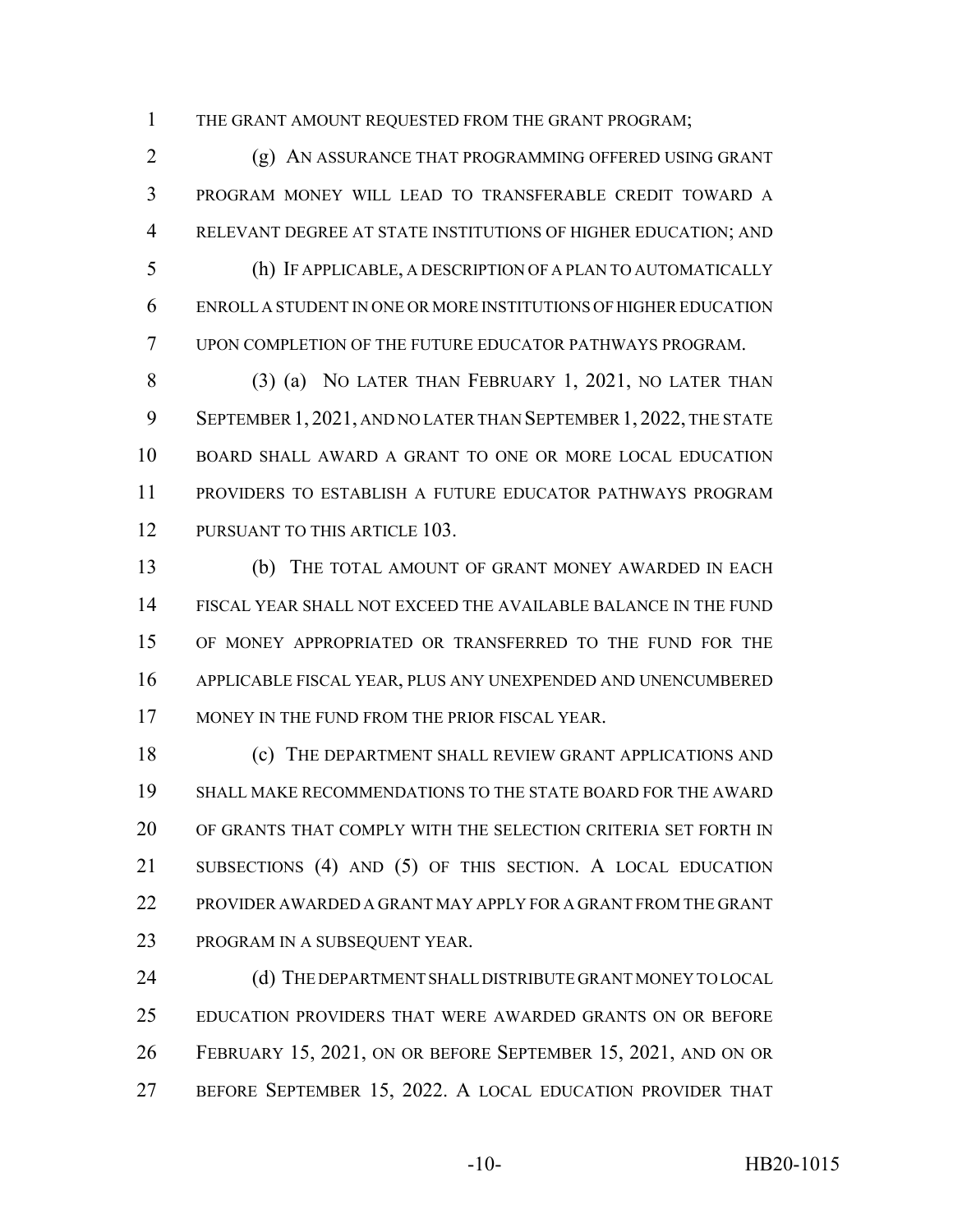RECEIVES A GRANT SHALL USE THE GRANT MONEY FOR THE PURPOSES SET FORTH IN SECTION 22-103-105.

 (4) IN RECOMMENDING GRANT RECIPIENTS AND IN AWARDING GRANTS, THE DEPARTMENT AND THE STATE BOARD SHALL ENSURE THAT: (a) GRANTS ARE AWARDED TO GEOGRAPHICALLY DIVERSE LOCAL EDUCATION PROVIDERS AND TO A MIX OF RURAL, URBAN, AND SUBURBAN LOCAL EDUCATION PROVIDERS;

 (b) AT LEAST TWENTY PERCENT OF THE TOTAL AMOUNT APPROPRIATED FOR THE GRANT PROGRAM IN ANY FISCAL YEAR, LESS ADMINISTRATIVE EXPENSES, IS AWARDED TO RURAL LOCAL EDUCATION PROVIDERS; EXCEPT THAT IF THERE IS A SHORTAGE OF RURAL LOCAL EDUCATION PROVIDERS THAT APPLY FOR THE GRANT PROGRAM, THE STATE BOARD MAY AWARD REMAINING MONEY APPROPRIATED TO THE GRANT PROGRAM FOR THE APPLICABLE FISCAL YEAR TO NON-RURAL APPLICANTS; AND

 (c) AT LEAST SEVENTY PERCENT OF THE TOTAL AMOUNT APPROPRIATED FOR THE GRANT PROGRAM IN ANY FISCAL YEAR, LESS ADMINISTRATIVE EXPENSES, IS AWARDED TO LOCAL EDUCATION PROVIDERS THAT ARE ESTABLISHING A FUTURE EDUCATOR PATHWAYS PROGRAM THAT INCLUDES AN APPRENTICESHIP, AS DEFINED IN SECTION 22-103-102 (1). IF THE STATE BOARD IS UNABLE TO AWARD SEVENTY PERCENT OF THE GRANT MONEY FOR APPRENTICESHIPS IN ANY FISCAL 23 YEAR IN ACCORDANCE WITH THIS SUBSECTION  $(4)(c)$ , THE REMAINING GRANT MONEY SHALL BE AWARDED FOR APPRENTICESHIPS IN A SUBSEQUENT GRANT CYCLE.

 (5) IN RECOMMENDING GRANT RECIPIENTS AND IN AWARDING GRANTS, THE DEPARTMENT AND THE STATE BOARD SHALL PRIORITIZE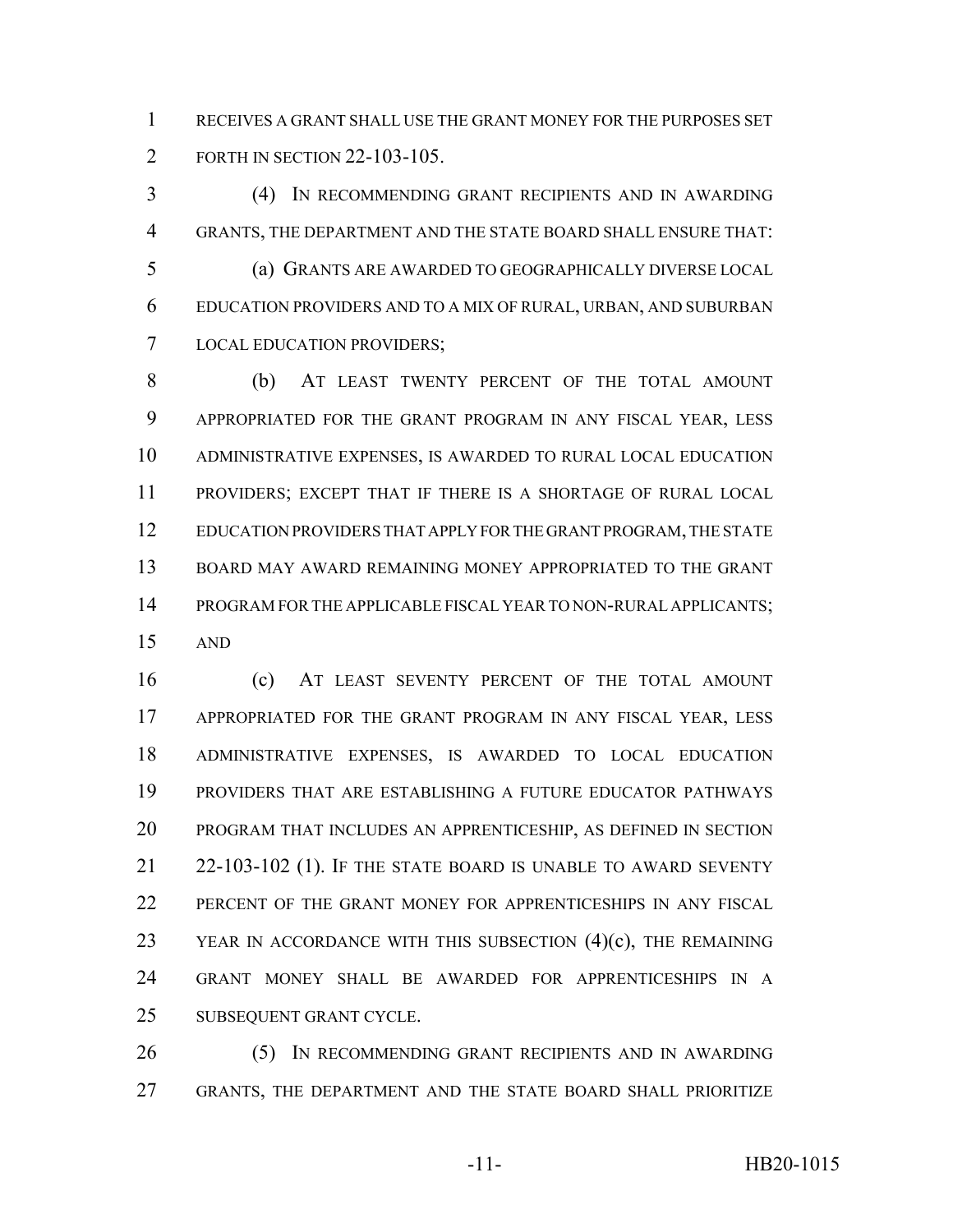LOCAL EDUCATION PROVIDERS THAT PLAN TO UTILIZE OPEN PARAPROFESSIONAL POSITIONS TO PAY APPRENTICE WAGES.

 (6) THE DEPARTMENT MAY EXPEND MONEY ANNUALLY APPROPRIATED TO THE FUND FOR REASONABLE AND NECESSARY ADMINISTRATIVE EXPENSES INCURRED IN IMPLEMENTING THIS ARTICLE 103, INCLUDING MONITORING STUDENT, EMPLOYER, AND APPRENTICESHIP PROGRAM OUTCOMES, AS DESCRIBED IN SECTION 22-103-102 (1), AND TECHNICAL ASSISTANCE, WHICH ADMINISTRATIVE EXPENSES MUST NOT EXCEED FIVE PERCENT OF THE ANNUAL APPROPRIATIONS OR TRANSFERS TO 10 THE FUND.

 (7) NOTWITHSTANDING THE DATES SPECIFIED IN SUBSECTIONS (1) 12 AND (3) OF THIS SECTION, THE STATE BOARD MAY EXTEND THE GRANT PROGRAM FOR A FOURTH GRANT CYCLE IF THERE IS UNENCUMBERED AND UNEXPENDED MONEY REMAINING IN THE FUND AT THE END OF THE THIRD GRANT PROGRAM CYCLE.

 **22-103-105. Grant money - authorized purposes.** (1) A LOCAL EDUCATION PROVIDER THAT IS AWARDED A GRANT PURSUANT TO THIS ARTICLE 103 MAY USE THE GRANT MONEY FOR THE FOLLOWING PURPOSES: (a) TO PAY THE WAGES OF AN APPRENTICE, IF NO OPEN

20 PARAPROFESSIONAL POSITIONS ARE AVAILABLE TO FILL;

 (b) TO COVER THE COSTS OF JOB TRAINING FOR AN APPRENTICE, COSTS ASSOCIATED WITH OBTAINING NECESSARY CERTIFICATIONS OR LICENSES, COSTS ASSOCIATED WITH A NONPROFIT PARTNER, IF APPLICABLE, 24 OR OTHER RELATED TRAINING COSTS;

 (c) TO COVER TRANSPORTATION COSTS TO AND FROM THE 26 LOCATION OF THE APPRENTICESHIP;

27 (d) TO COVER THE ADDITIONAL COSTS OF CONCURRENT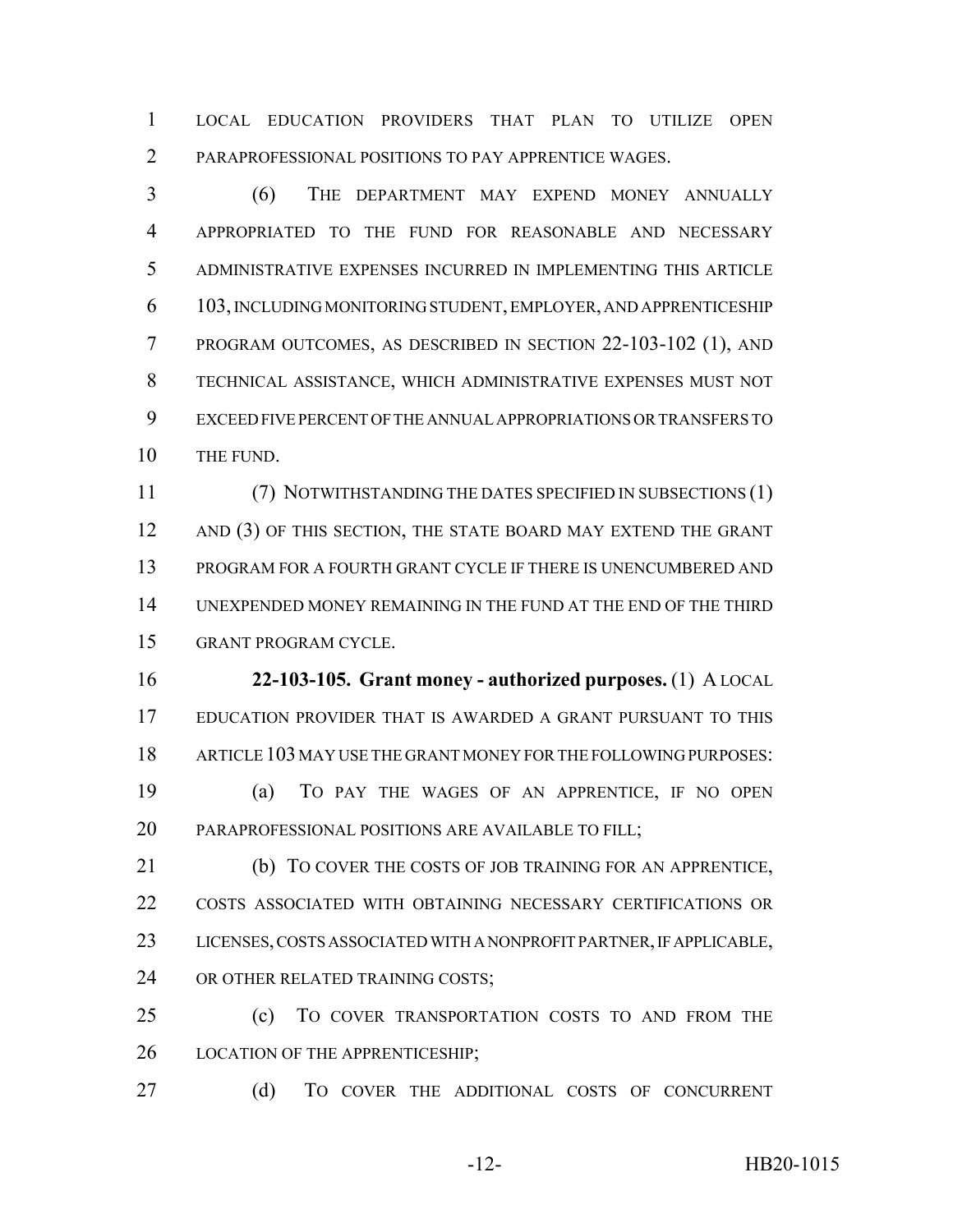ENROLLMENT BEYOND WHAT IS COVERED BY THE COLORADO OPPORTUNITY FUND STIPEND PURSUANT TO PART 2 OF ARTICLE 18 OF TITLE 23, WHICH COSTS MAY INCLUDE TRANSPORTATION; OR

 (e) FOR ANY OTHER PURPOSE DETERMINED BY THE STATE BOARD THAT FURTHERS THE PURPOSES OF THE GRANT PROGRAM.

 **22-103-106. Future educator pathways fund - creation.** (1) THE FUTURE EDUCATOR PATHWAYS FUND IS HEREBY CREATED IN THE 8 STATE TREASURY. THE FUND CONSISTS OF ANY MONEY THAT THE GENERAL ASSEMBLY MAY APPROPRIATE OR TRANSFER TO THE FUND.

 (2) THE STATE TREASURER SHALL CREDIT ALL INTEREST AND 11 INCOME DERIVED FROM THE DEPOSIT AND INVESTMENT OF MONEY IN THE 12 FUND TO THE FUND.

 (3) MONEY IN THE FUND IS CONTINUOUSLY APPROPRIATED TO THE 14 DEPARTMENT FOR THE PURPOSE OF THIS ARTICLE 103.

 (4) THE STATE TREASURER SHALL TRANSFER ALL UNEXPENDED 16 AND UNENCUMBERED STATE MONEY IN THE FUND ON JUNE 30, 2025, TO THE GENERAL FUND.

 (5) ON JULY 1, 2020, ON JULY 1, 2021, AND ON JULY 1, 2022, THE STATE TREASURER SHALL TRANSFER FIVE HUNDRED FIFTY THOUSAND DOLLARS FROM THE GENERAL FUND TO THE FUND CREATED IN THIS SECTION.

 **22-103-107. Reporting.** (1) NO LATER THAN DECEMBER 31, 23 2021, AND NO LATER THAN DECEMBER 31 OF EACH YEAR IN WHICH THE 24 STATE BOARD AWARDS GRANTS, THE DEPARTMENT SHALL SUBMIT AN ANNUAL REPORT ON THE GRANT PROGRAM TO THE GOVERNOR AND THE HOUSE AND SENATE COMMITTEES ON EDUCATION OR THEIR SUCCESSOR COMMITTEES. THE DEPARTMENT SHALL INCLUDE AVAILABLE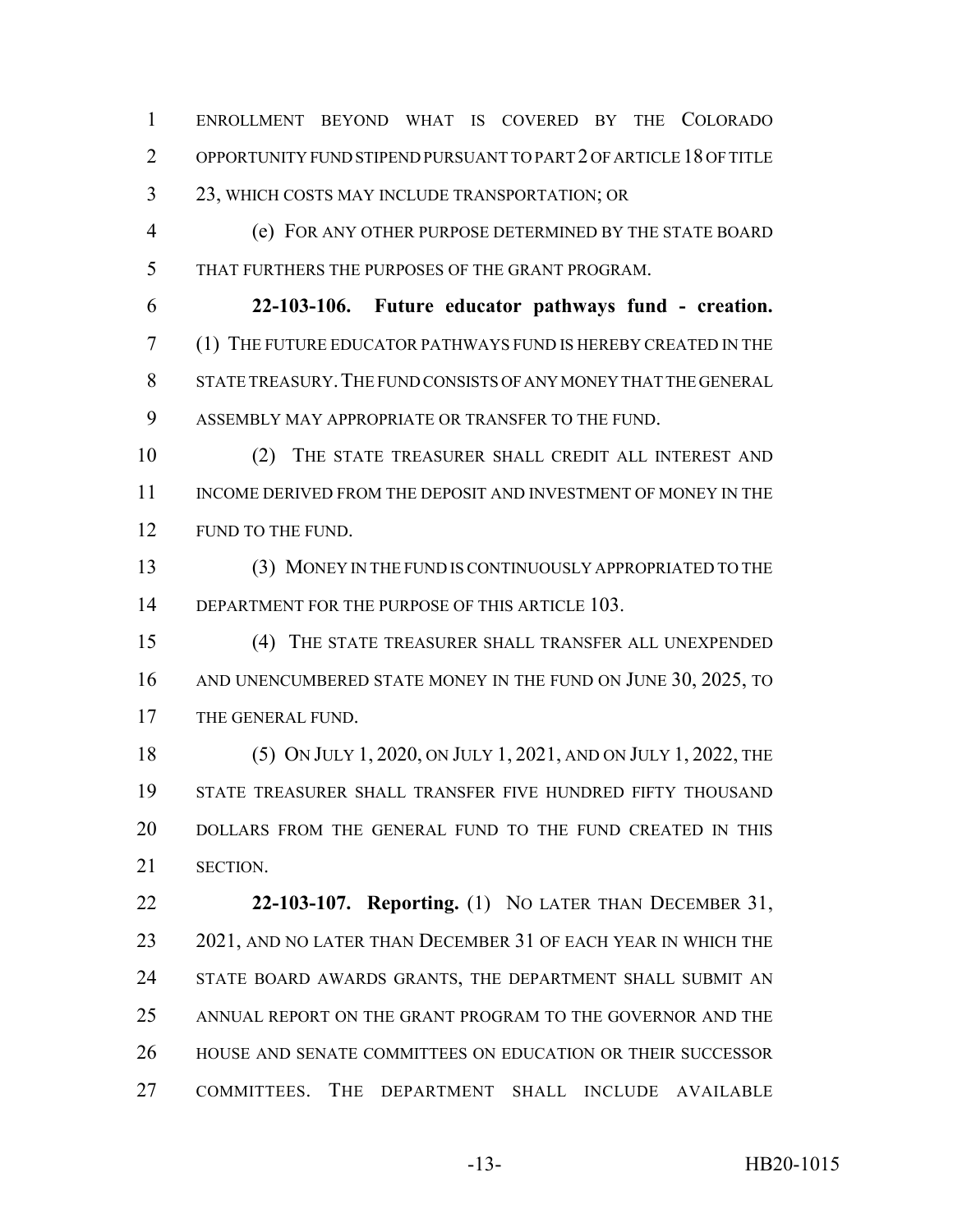INFORMATION REGARDING:

 (a) THE NUMBER OF FUTURE EDUCATOR PATHWAYS PROGRAMS SUPPORTED THROUGH THE AWARD OF GRANT MONEY TO LOCAL 4 EDUCATION PROVIDERS PURSUANT TO THIS ARTICLE 103;

 (b) GENERAL INFORMATION ABOUT THE STUDENTS WHO PARTICIPATED IN THE FUTURE EDUCATOR PATHWAYS PROGRAMS, INCLUDING NONIDENTIFYING INFORMATION REGARDING DEMOGRAPHICS AND WHETHER PARTICIPATING STUDENTS ARE ELIGIBLE FOR FREE OR REDUCED-PRICE LUNCH;

10 (c) THE NUMBER OF STUDENTS WHO GRADUATED FROM HIGH 11 SCHOOL AND ACHIEVED THE FOLLOWING:

(I) MATRICULATED TO HIGHER EDUCATION;

 (II) RECEIVED AN EDUCATION-RELATED DEGREE OR TEACHING CREDENTIAL IN THREE YEARS;

 (III) RECEIVED AN EDUCATION-RELATED DEGREE OR TEACHING CREDENTIAL IN FOUR YEARS; OR

 (IV) RECEIVED AN EDUCATION-RELATED DEGREE OR TEACHING 18 CREDENTIAL IN FIVE OR SIX YEARS;

 (d) COLLEGE CREDIT RECEIVED BY STUDENTS PARTICIPATING IN 20 THE PROGRAM; AND

 (e) FUTURE EMPLOYMENT FOR STUDENTS PARTICIPATING IN THE PROGRAM, INCLUDING WHETHER EDUCATORS WHO PARTICIPATED AS STUDENTS IN A LOCAL EDUCATION PROVIDER'S PROGRAM WERE EMPLOYED 24 BY THE LOCAL EDUCATION PROVIDER.

 (2) NOTWITHSTANDING THE PROVISIONS OF SECTION 24-1-136 (11)(a)(I) TO THE CONTRARY, THE DEPARTMENT SHALL SUBMIT A FINAL REPORT ON THE GRANT PROGRAM TO THE GOVERNOR AND THE HOUSE AND